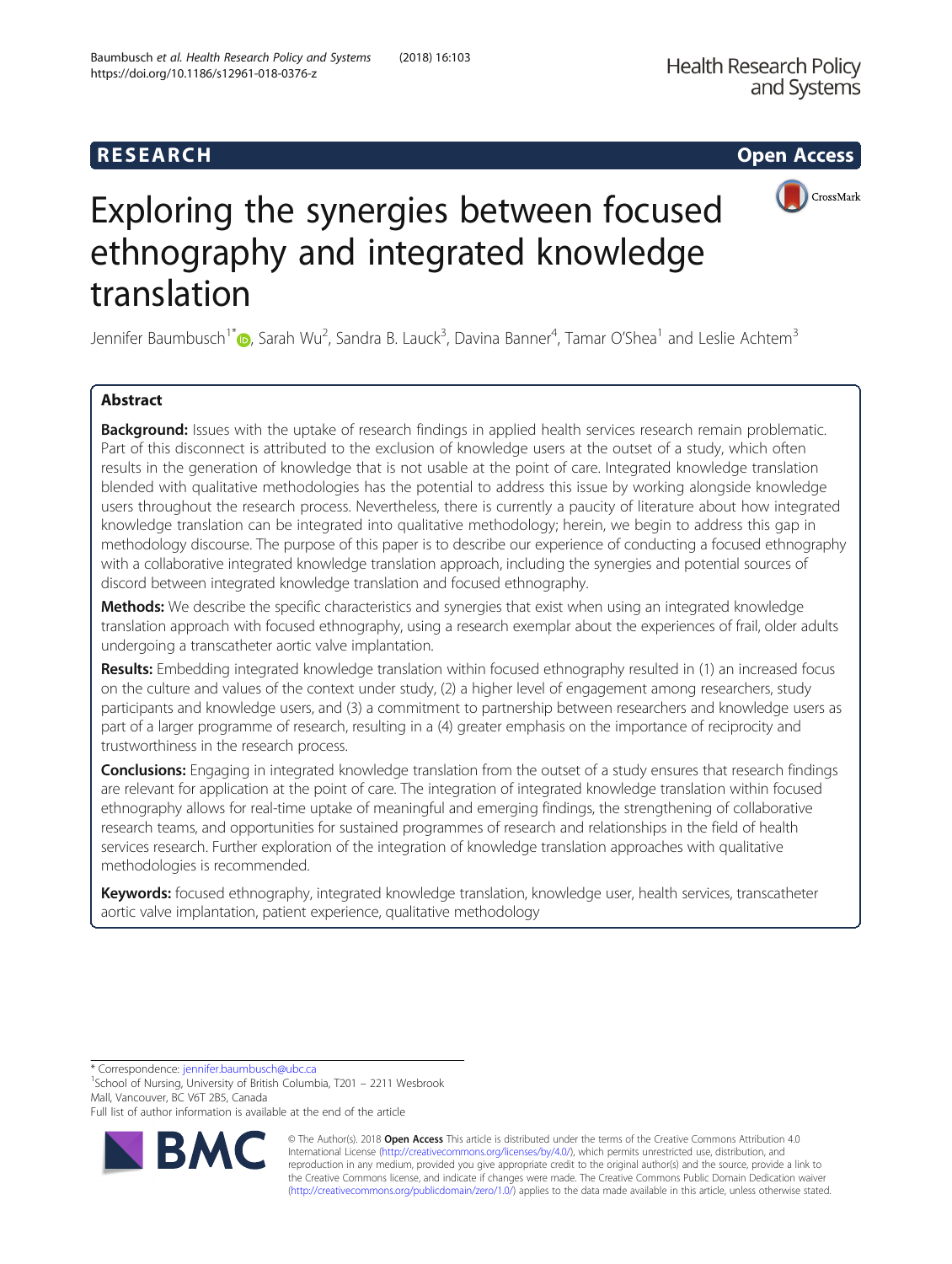## Background

Knowledge translation has become a central priority for health researchers, funders, policy-/decision-makers, clinicians and, increasingly, patients and families. This focus in health services research is evidenced by a recent proliferation of knowledge translation research, as well as an increasing focus on patient- and family-oriented research. Yet, knowledge translation can remain problematic despite various dissemination and end-of-grant strategies employed by researchers. Within health services research, this problem is amplified since rapidly changing healthcare systems can render research knowledge irrelevant before it reaches the application stage if left to end-stage knowledge translation strategies alone [[1](#page-10-0)]. This disconnect between research and application, or the "knowledge to action gap"  $[1]$ , can also stem from a failure to produce meaningful and relevant knowledge for users.

To address these challenges, integrated knowledge translation is gaining momentum as a much needed "involved social process" [\[2\]](#page-10-0) to embed in health services research. In this approach, collaborative activities between researchers and knowledge users take place concurrently with the research process, and can include identifying the research questions, selecting the methodology, collecting data, analysing and interpreting findings, and shaping the dissemination approach [[3,](#page-10-0) [4\]](#page-10-0). Unlike traditional end-ofgrant knowledge translation activities, integrated knowledge translation is characterised by a more participatory, non-linear and collaborative approach to relations between researchers and knowledge users, where emphasis is placed on the process as well as on the outcome [\[4\]](#page-10-0). Acknowledgement of the socioenvironmental context is embedded within the integrated knowledge translation paradigm, where the "*transcendence of frontiers*" [\[5\]](#page-11-0) (i.e. sectors, disciplines, geographic location, culture, etc.) and the expansion of integration beyond these frontiers are the guiding principles. Integrated knowledge translation embraces and addresses the complex nature of problems by recognising multi-level interacting factors and diverse sources of evidence [[1](#page-10-0)]. As such, the key ingredient for enhancing the uptake of knowledge is a strong match between patient need, professional consensus, receptiveness of context and leadership facilitation [\[2\]](#page-10-0). Unlike more traditional approaches to research that aim for generalisable or transferable study findings, the knowledge generated throughout the integrated knowledge translation research process can be used locally to transform care practices and service delivery as the research study unfolds. The end result of this collaboration between researchers and knowledge users is an efficient and expedient integration of mutually beneficial findings into practice [[6](#page-11-0)] since findings are more likely to be both useful and readily applicable and, importantly, can be used both during and after the research process [[1](#page-10-0), [7\]](#page-11-0).

To date, little has been written about how qualitative methodologies, such as phenomenology, grounded theory or ethnography, can incorporate an integrated knowledge translation approach. Indeed, integrated knowledge translation is often conflated with participatory action research [[8](#page-11-0)], and yet, while there are elements of integrated knowledge translation that are participatory, it is not participatory action research per se, with the main difference being that integrated knowledge translation looks to bring about change in practice or policy, and participatory action research focuses on social inequalities and oppression [[9](#page-11-0)]. Those studies that have reported combining integrated knowledge translation with qualitative methods do so by leaning heavily on integrated knowledge translation process components, leaving less consideration for the qualitative methodology undertaken [\[10\]](#page-11-0). More recently, integrated knowledge translation has been blended within mixed methods, although these designs tended not to employ traditional qualitative methodologies [\[5,](#page-11-0) [11](#page-11-0)–[13\]](#page-11-0).

In this paper, we propose focused ethnography as a qualitative methodology in which to embed integrated knowledge translation processes. This methodology grew out of the ethnographic tradition. In the most general of terms, ethnography can be understood as research that "asks questions about the social and cultural practices of groups of people" [\[14\]](#page-11-0), where the priority is placed on gaining an insider's perspective while still considering the influence of the outsider's view point [\[15](#page-11-0), [16\]](#page-11-0). Ethnographies attempt to capture truthful accounts of people's experiences using their own words, where the importance of context is accounted for as the researcher is immersed in the social world of participants [\[17\]](#page-11-0). While inherently staying true to the roots of ethnography as a way of describing a culture by learning about people from them [\[17](#page-11-0)], focused ethnography examines a specific topic or subculture, explicitly linking the micro and macro, and making it well suited to practice-based research such as applied health services [\[17,](#page-11-0) [18\]](#page-11-0).

More recently, there has been a shift in health research towards gaining a better understanding of patient perspectives to augment quantitative studies that tend to focus on clinical outcomes; focused ethnography is a methodology to promote this shift [\[19](#page-11-0), [20](#page-11-0)]. Examples of studies that have employed focused ethnography include research about the role of the physical environment on older adult care in the Emergency Department [[21\]](#page-11-0), the experience and perceptions of community mental health nurses delivering therapy sessions [[22\]](#page-11-0), and the relationship between perceptions of the risk of falling of older adults and their adult children [[23](#page-11-0)], to name a few.

In this paper, we begin to address a gap in methodological scholarship and reflect upon our experiences of conducting integrated knowledge translation in concert with the qualitative methodology of focused ethnography.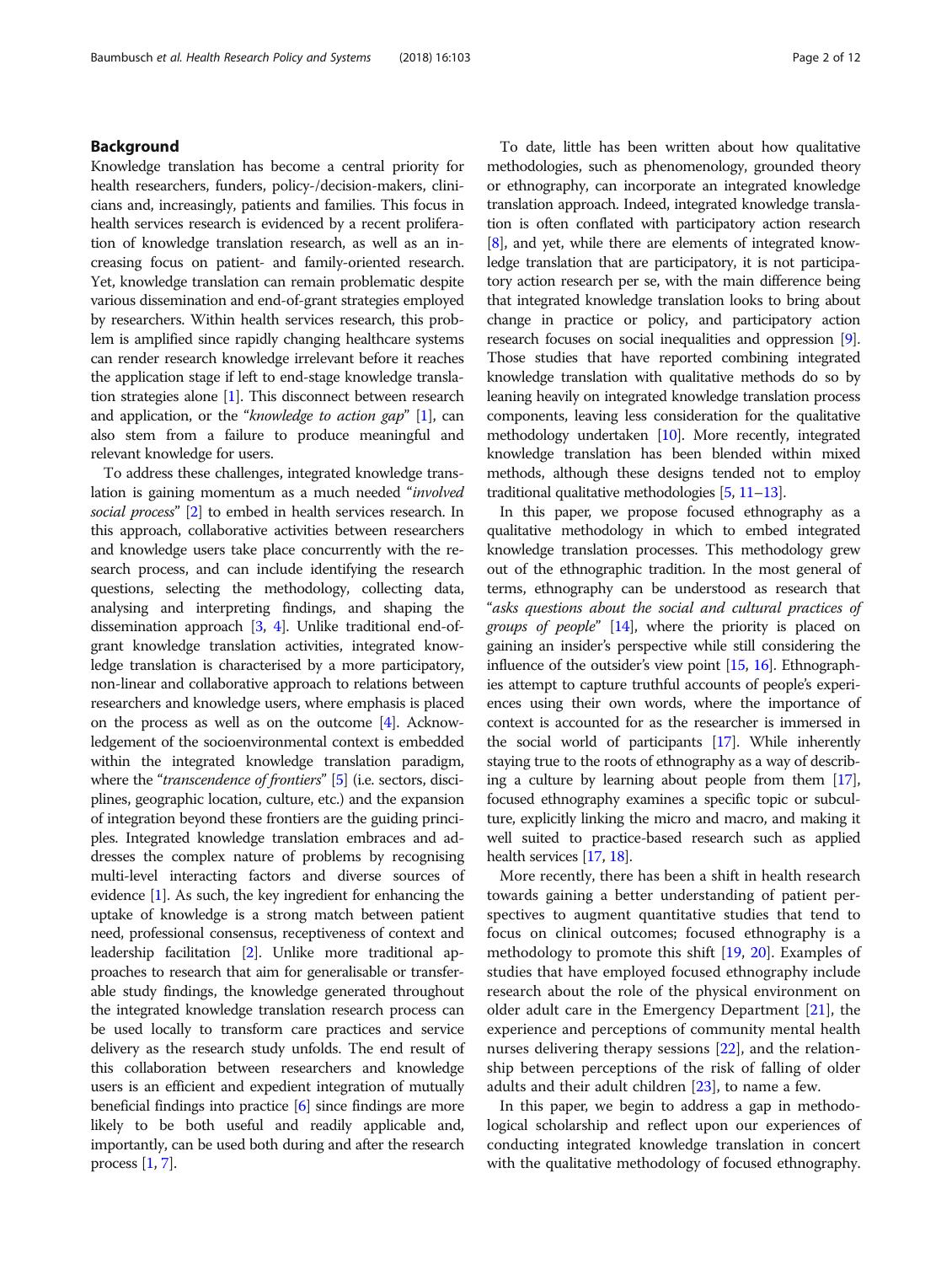We first situate the paper in an exemplar from our research programme, which examines frail, older adults' experiences of care processes in a transcatheter heart valve programme, a health service for people with advanced heart disease. We then continue by describing the characteristics of focused ethnography and of an integrated knowledge translation approach, followed by the synergies that exist between the two. We conclude by discussing the lessons learned, including the strengths and limitations of conducting integrated knowledge translation in concert with focused ethnography.

## **Methods**

## Exemplar: transcatheter aortic valve implantation (TAVI) study

#### Aim

The study that provides the context for the current exploration of the synergies between focused ethnography and integrated knowledge translation forms part of a larger research programme exploring frail, older adults' and their family caregivers' experiences of undergoing TAVI, which is an innovative, minimally invasive heart valve procedure. Our research complements ongoing clinical trials and ensures that patient experiences are reflected in developing and refining care processes. The purpose of the study presented here was to examine patient and family caregiver journeys from the point of eligibility assessment to post-procedure recovery at home.

A focused ethnography methodology was employed in this study because it (1) allows for intensive, in-depth qualitative data collection over a short period of time, and (2) emphasises the generation of knowledge that can be translated into practice-ready strategies in real time. Because of the rapidly changing nature of care processes associated with TAVI, it was important to use a methodology that could be responsive and flexible to the changes in care delivery and also offer insights to help inform these developing and evolving care processes. Over the course of the study, for example, the recommended post-procedure hospital stay decreased in length [[24](#page-11-0)]. During the post-procedure interviews with participants, we were able to learn about patients' and caregivers' experiences of this change and share this information with clinicians.

## Setting and participants

The study took place at a provincially coordinated cardiac centre located in Western Canada, which has been a pioneer in developing transcatheter heart valve procedures. Patients who are referred for TAVI have multiple points of contact with the procedure team at the provincially coordinated site, while receiving ongoing care from their community-based providers. Patients initially undergo an assessment for eligibility, which requires a visit to the procedure site. If eligible, they return for a pre-admission

clinic visit, and are then admitted for the procedure. Patients living in closer proximity to the procedure site have three on-site assessments, and those living at a distance have two on-site visits (pre-admission and procedure are typically combined for these patients to minimise travel requirements).

To recruit participants, we mailed study invitations to patients referred for TAVI and then followed up with a phone call. Inclusion criteria to participate were (1) ability to converse in English and (2) age 65 years and older. Purposive sampling was employed to explore patient differences; in particular, patients were identified as 'in town' (living within 100 km radius to procedure site) or 'out of town' (living beyond 100 km radius of the procedure site and/or required to cross the sea when travelling to the procedure site). We also recruited around availability of informal supports and patient participant gender. While other patient and caregiver characteristics, such as ethno-cultural background, would contribute to the experience of undergoing the TAVI procedure, this study only includes those who were able to communicate in English. Diversity in ethno-cultural background was not explicitly sought out in this study and we recognise that this is a limitation. However, it is important to note that currently there is no evidence that identifies a higher proportion of specific ethno-cultural groups that may be more prone to cardiac issues, such as atrial fibrillation, that would result in a TAVI referral. In total, 31 patients and 14 family caregivers (i.e. spouses, adult children, friends) ( $n = 45$ ) participated in the study. Following their initial assessment, 18 of the 31 patient participants were eligible to undergo the TAVI procedure.

## Data collection and analysis processes

Data collection entailed semi-structured interviews and participant observations and took place throughout the patient care journey. Up to three interviews were conducted per patient participant, namely (1) at the time of referral, (2) within 1 week of the procedure, and (3) at 1-month post-procedure. During the process of obtaining informed consent at each point of contact, participants were informed that anonymised aggregated data would be shared with clinicians at the study site in order to immediately begin the process of informing and refining care processes. During the interviews, participants were specifically asked about recommendations to improve care processes. Participant observations took place during the eligibility assessment clinic visit and during the in-patient stay post-procedure. The time leading up to and following cardiac procedures are often highly stressful for both patients and informal caregivers. In order to ensure that study participants felt supported through the data collection process, expert TAVI clinicians who were part of the research team (i.e. co-authors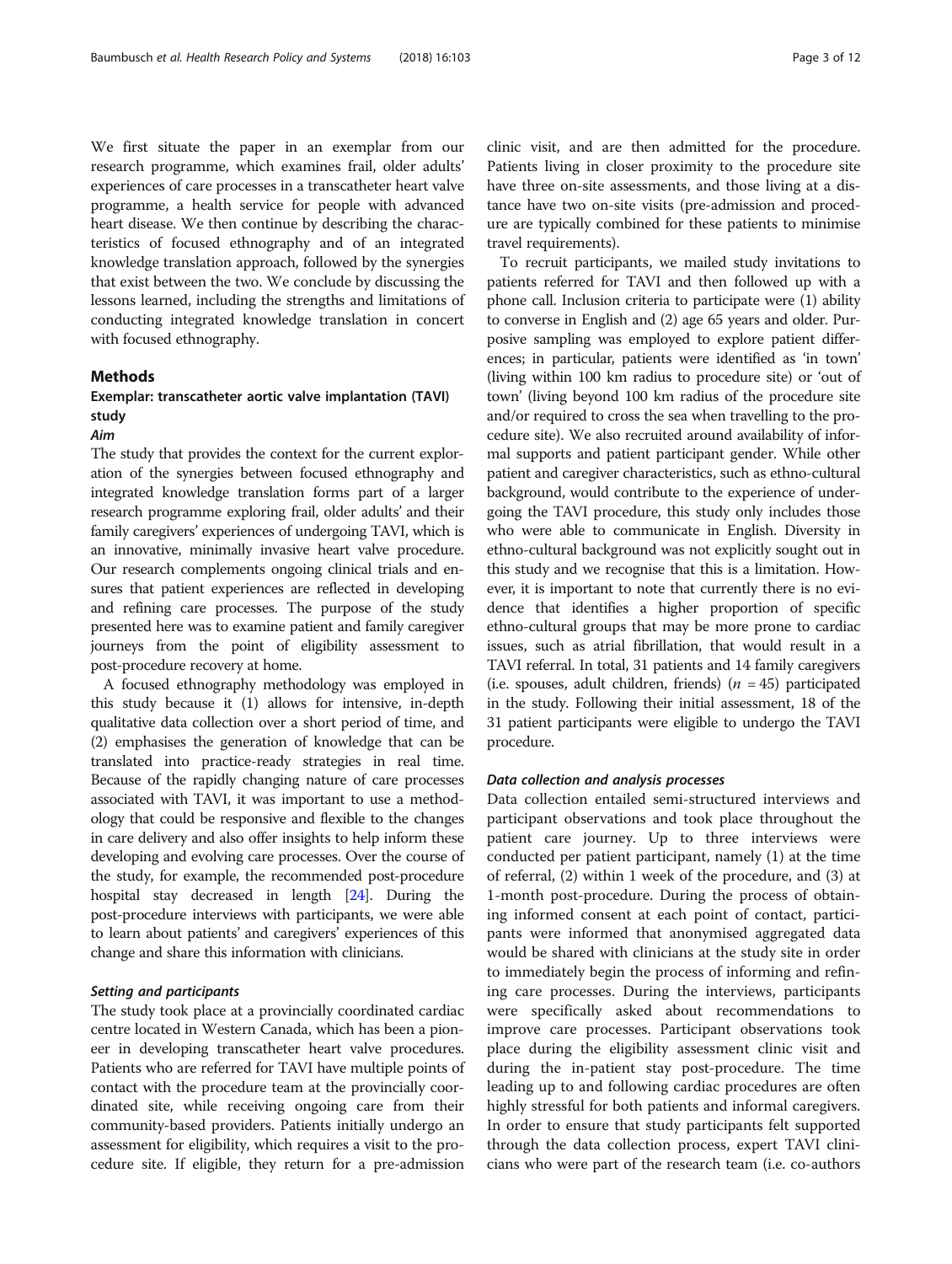<span id="page-3-0"></span>SL and LA) were available for follow-up for any issues and/or concerns that arose during the study. As is part of the research ethics process in this study, all research materials provided to participants during the consent process emphasised the availability of expert clinicians for information and support; this was reiterated by the research trainees at the beginning of every data collection point. Further, as research trainees were selected for the study to avoid bias that otherwise would have been present if more experienced staff or clinicians had been involved in data collection, regular debriefing sessions were held with the research team in order to process any difficult issues that arose during the data collection process. Over the course of the study, we conducted a total of 74 interviews and 33 participant observations. Data analysis occurred concurrently with data collection. Issues and trends related to care processes that were identified in the early stages of analysis were shared with clinicians throughout the research process.

## Integrated knowledge translation processes

Importantly, the programme of research in which this study was situated is grounded in a long-standing research collaboration between academic-based researchers, clinical scientists embedded in the healthcare system, and point-of-care clinicians from medicine and nursing. In this study, those who were in a position to effect TAVI care processes, for example, those who were involved in both the day-to-day clinical care of TAVI patients and also those involved in developing provincial policy, were identified as the knowledge users. It is for this reason that patient participants themselves were not included on this research team; however, due to the heavily involved nature of focused ethnography, patients were direct beneficiaries of those findings, as some were immediately embedded within the TAVI clinic's care processes. While this study primarily focused on building researcher–clinician relationships, subsequent studies among this research team have increasingly involved patients across the research process. Table 1 provides a clear outline as to how key terms were defined in this study.

Regular study status updates were circulated to team members in order to provide information about the progress of data collection and analysis. Teleconferencing, emails, and face-to-face meetings were used to facilitate ongoing communication and feedback. While a core group of team members focused on the more academicoriented research processes, these communications with the larger team allowed for real-time uptake of emerging findings at a very practical level.

An example of a practical strategy was the creation of a fact sheet for patients traveling to the procedure site. Through data collection we learned that patients living more than 100 km from the procedure site were often incurring significant out-of-pocket expenses. The research team and clinicians created a fact sheet that included information on ways to save and/or submit reimbursements for travel expenses, and provided a map of affordable hotels that were close to the procedure site. Many of the suggestions were from patients and family caregivers who had experienced traveling to the procedure site.

#### Results

In this section, we begin by describing focused ethnography and integrated knowledge translation as they were implemented in our study. We then explore the synergies between the two approaches and describe how these were enacted in the study.

Table 1 Key terminology and definitions

| Term                             | Definition                                                                                                                                                                                                                                                                                                                                                                                                                                                                                                        |  |  |
|----------------------------------|-------------------------------------------------------------------------------------------------------------------------------------------------------------------------------------------------------------------------------------------------------------------------------------------------------------------------------------------------------------------------------------------------------------------------------------------------------------------------------------------------------------------|--|--|
| Focused ethnography              | A type of ethnography whereby a specific topic or subculture is investigated using multiple types of data<br>collection methods [25]                                                                                                                                                                                                                                                                                                                                                                              |  |  |
| Knowledge translation            | An iterative process that involves synthesising, disseminating and exchanging knowledge with the intention<br>of improving health delivery systems and the health of a population [40]                                                                                                                                                                                                                                                                                                                            |  |  |
| Integrated knowledge translation | A collaborative research venture undertaken by researchers and knowledge users with the intention of<br>generating knowledge that is meaningful and mutually beneficial [1]                                                                                                                                                                                                                                                                                                                                       |  |  |
| Research team                    | Those who are responsible for carrying out the study protocol; members of the research team included one<br>academic researcher (Principal Investigator), one clinical scientist (Co-Investigator), one academic researcher<br>(Co-Investigator) and six research trainees                                                                                                                                                                                                                                        |  |  |
| Knowledge user                   | Those who have direct influence over the policy and procedures of the health services; this group was involved<br>in identifying research gaps, formulating research questions, informing research methods, and disseminating and<br>enacting findings [1] Knowledge users included one TAVI programme coordinator, one TAVI programme manager,<br>two interventional cardiologists and one clinical scientist (Co-Investigator) who was the primary liaison between<br>the research team and the knowledge users |  |  |
| Patient participant              | Those who are engaged in the process of undergoing the TAVI procedure; 31 patients participated in the study                                                                                                                                                                                                                                                                                                                                                                                                      |  |  |
| Family caregiver                 | Those identified as the main source of tangible, emotional and/or informational support for the patient<br>undergoing the TAVI procedure; 14 family caregivers participated in the study                                                                                                                                                                                                                                                                                                                          |  |  |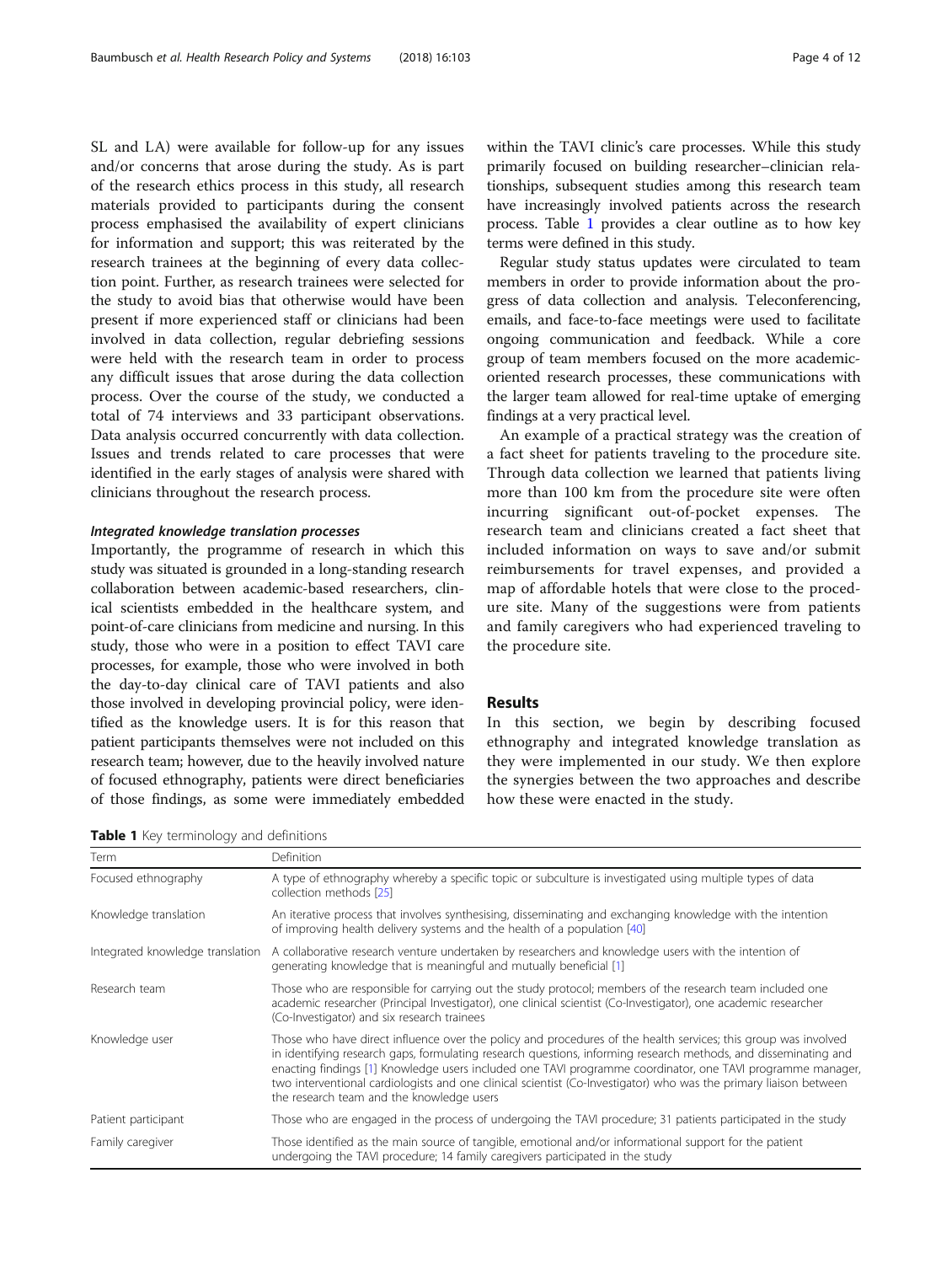## Accounting for context in focused ethnography

There are several characteristics that are distinct and essential to focused ethnography, as identified by Knoblauch [[25](#page-11-0)]; while some of these characteristics are unique and others are similar to traditional ethnography, taken together, they create the novel methodology of focused ethnography. The first characteristic identified is 'short-term field visits, as opposed to long-term immersion, most often in the form of short, intense, non-continuous intervals. Duration in field is the most distinctive differentiation between traditional and focused ethnography. As such, a critique is that data gathered during this shorter time period is 'superficial'. However, intense data collection using various types of data (for example, audio and video recordings) counterbalances compressed field time [[25](#page-11-0)]. Our study involved intense data collection sessions over a duration of several months for each participant. Patient participants who were ineligible for the TAVI procedure had two data collection points and those who were eligible had up to six data collection points. Additionally, field time was dependent upon the nature of the context and activity observed. For example, pre-assessment clinical observations typically lasted, on average, 30 minutes, whereas telephone interviews lasted anywhere between 45 and 90 minutes.

A second characteristic is the generation of a large amount of data. In our study, we conducted a total of 74 semi-structured interviews with patients and family caregivers. We also conducted 33 participant observations, which included conversations among patients, their family caregivers and clinicians. Observations were conducted with the intention of capturing what was required of patients and their family caregivers within this context, to experience events and their significance in ways that allowed the observer to approximate participants' experiences [\[26](#page-11-0)]. In addition to these 'formal' aspects of data collection, analytical memos were written as needed and documents, such as patient education materials, were reviewed.

A third characteristic is intensive data collection, whereby various recording devices are considered equivalent to human observation techniques [\[25\]](#page-11-0). During the study, data were collected in the form of field notes based on participant observations (i.e. clinic assessments), memos, telephone interviews (transcribed), face-to-face interviews (transcribed), and document analysis (i.e. medical chart audit). Instances where data were technically recorded, for example, during transcribed telephone interviews, allowed select expert groups, which had varying knowledge backgrounds, the opportunity to interpret and analyse findings. Further to this, Knoblauch [[25](#page-11-0)] argues that technically recording data also permits the observer time to focus on specific features of a group or inquire further about an event, as opposed to attention spent making hand-written recordings. In this way, traditional, objective participant observation is not the aim and instead is

replaced with an engaged 'field-observer' role [[25](#page-11-0)]. Implications of recording data using technical devices, such as recorders, also means that the observer is free to make observations, ask questions and reflect, moving the ethnographer closer to the emic perspective [[25](#page-11-0)]. Throughout the TAVI study, research trainees (e.g. undergraduate and graduate students) captured interviews using a digital recorder, allowing them the time to concentrate on inquiring and prompting in a more personalised manner, while building rapport with participants. Given the highly stressful context under which these older adults were participating (i.e. waiting for or receiving a valve replacement), building trust in relationships with participants was of utmost importance. Interviews in which fellowships were formed between research trainees and participants were longer in length, with richer and more insightful reflections from participants. As patients progressed in their TAVI journey, participants were noted as expressing eagerness and enthusiasm to speak with the research trainees; these feelings were mutual for the research team. This reciprocal commitment was reflected in the number of those patients who were still willing to participate for their final interview; of the patients who received the TAVI procedure ( $n = 18$ ), 12 carried out a fourth interview several months after initial recruitment. Important to mention is the special attention required to maintain informed consent from participants. As there were multiple data collection encounters with several different research trainees over the span of several months, on-going consent was exercised throughout the study at each data collection time point.

A fourth characteristic is collective data analysis, whereby data collected by multiple individuals are collectively analysed and interpreted as a team [[25](#page-11-0)]. In this way, analysis occurs in groups, ideally comprised of members with sufficient diversity in social and cultural background, and yet still possess adequate background knowledge of the field in focus [\[25\]](#page-11-0). By analysing data as a group, there was a deeper understanding and appreciation of findings, as knowledge users could provide cultural insights (insider view) and members of the research team could provide an external interpretation of data (outsider view). In this way, these two groups offered heightened perspectives to the analysis process that otherwise would not have been identified had analyses been performed individually by the research team [\[17\]](#page-11-0). Knowledge users, therefore, have an integral role in shaping the research process from the time of developing research questions through data analysis and interpretation. Throughout our study, clinical research team members from the study site were provided with weekly data collection updates by the research trainees. Once preliminary analysis began, regular meetings were held, where group members were provided with cleaned raw data for review and collective data analysis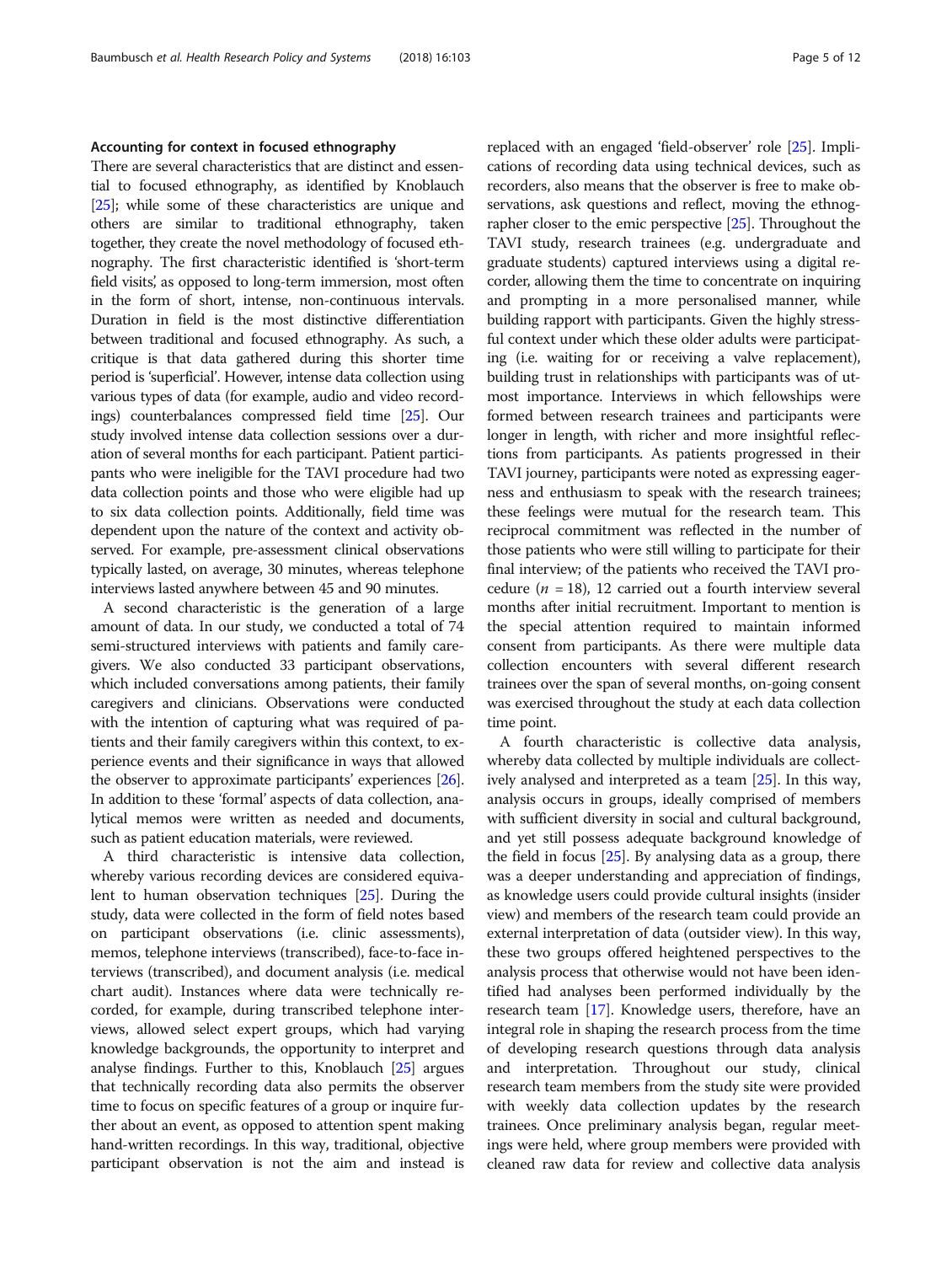began. Present were the Principal (i.e. academic researcher (JB)) and Co-Investigators (i.e. clinical scientist (SBL), TAVI programme coordinator (LA), TAVI programme members, other academic researchers, research trainees) (Table [1\)](#page-3-0).

Discussions during these meetings revolved around emerging findings, areas that warranted more attention during data collection, and a review of interview and observation guidelines and other research process issues. The dialogue that arose from these group sessions re-focused data collection strategies, identified solutions to data collection problems that periodically arose, and assisted in the development of an analysis codebook. Much like the iterative nature of data analysis, these group sessions created opportunities for knowledge users and researchers to continually revisit and hone in on critical aspects of the field in focus. It was through these dialogue sessions that, for example, the idea of a fourth interview was generated in order to gain greater insight into the recovery period at home, which could then inform pre-admission patient teaching. Moreover, this process provided real-time feedback (i.e. personal accounts from interviews and observations) from patients who otherwise would not have had opportunities to relay their unique experiences in such detail. Further, regular meetings with researchers and knowledge users allowed for the establishment of a safe and open environment, where the realities of patient experiences moving through the TAVI process could be candidly discussed. Group data analysis was recorded by a research trainee and included changes to the data collection protocol and changes in the working definitions of concepts and themes as analyses progressed, as well as rationales for changes in the form of memos.

In sum, focused ethnography places great emphasis on the value of "everyday actions or inaction" [[16\]](#page-11-0) and the broader culture or context of healthcare services, lending itself to a movement towards more effective and appropriate uptake of research knowledge for everyday use. In particular, the scope and intensity of focused ethnography makes this methodology particularly effective when applied in conjunction with an integrated knowledge translation approach, which is described in more detail in the following section.

## Fostering partnership through integrated knowledge translation

The application of integrated knowledge translation is most appropriate in situations where the 'problem' is identifiable [[27](#page-11-0)]. In some cases, the motivation for the research may have stemmed from a knowledge user who felt compelled to seek assistance from academic sources [[27](#page-11-0)]. For example, the genesis of our research partnership between researchers and knowledge users was a point-of-care research study investigating patients' decisions to undergo

eligibility assessment for the TAVI procedure [\[28\]](#page-11-0). The Nurse Clinician (co-author LA) who led this study identified an aspect of the TAVI programme that required further exploration. Additionally, there was a recognised need to complement ongoing clinical trials with qualitative research that focused on patient and family caregiver perspectives and experiences on care processes and quality of life following TAVI.

A key distinction between integrated knowledge translation and more traditional knowledge translation is a shift away from linear and unidirectional transfer of knowledge from researcher to user to a more fluid and multi-directional approach [\[1](#page-10-0)]. Reciprocity between researchers and users is central to integrated knowledge translation, where researchers bring a distinct set of skills and resources, and knowledge users possess expertise specific to the issue being studied [\[27](#page-11-0)]. Elements of integrated knowledge translation have been present in several research disciplines, including collaborative research and participatory action research [\[3](#page-10-0), [7\]](#page-11-0). As this approach continues to prove itself an essential component of the research process, it is important to acknowledge integrated knowledge translation's distinctive qualities, namely that researchers and knowledge users must (1) share in the development of the research questions, (2) collaborate on the interpretation of study findings, and (3) collaborate in the delivery of results so that the movement of research findings to practice is meaningful and deliberate [\[27\]](#page-11-0).

Although these features are applicable to a variety of research fields, they are particularly suited to the rapidly evolving nature of applied health services research. Most often criticised for its lengthy pause between the completion of research and its adoption into practice, research in the field of health services is in need of addressing the issue of knowledge production, namely that research fails to address the most pertinent questions posed by point-of-care staff, management and policy-makers at the outset [\[1,](#page-10-0) [29\]](#page-11-0). Movement away from a traditional biomedical mindset in conjunction with the removal of interdisciplinary barriers towards efforts that embrace healthcare knowledge as both a social construct and complex social processes has the potential to engage and create knowledge within the healthcare organisation at individual, group and corporate-wide levels [[1,](#page-10-0) [5\]](#page-11-0). Through the identification of a social need and a heavy involvement of knowledge users, integrated knowledge translation provides a level of expertise that allows access to stakeholders and a deeper understanding of context and environment that gives way to faster and more effective uptake of research findings [\[27\]](#page-11-0). Our research programme, which has grown from the original point-of-care research study mentioned above, has expanded to include clinician, operational leader and policy-maker knowledge users, in addition to the academically situated researchers.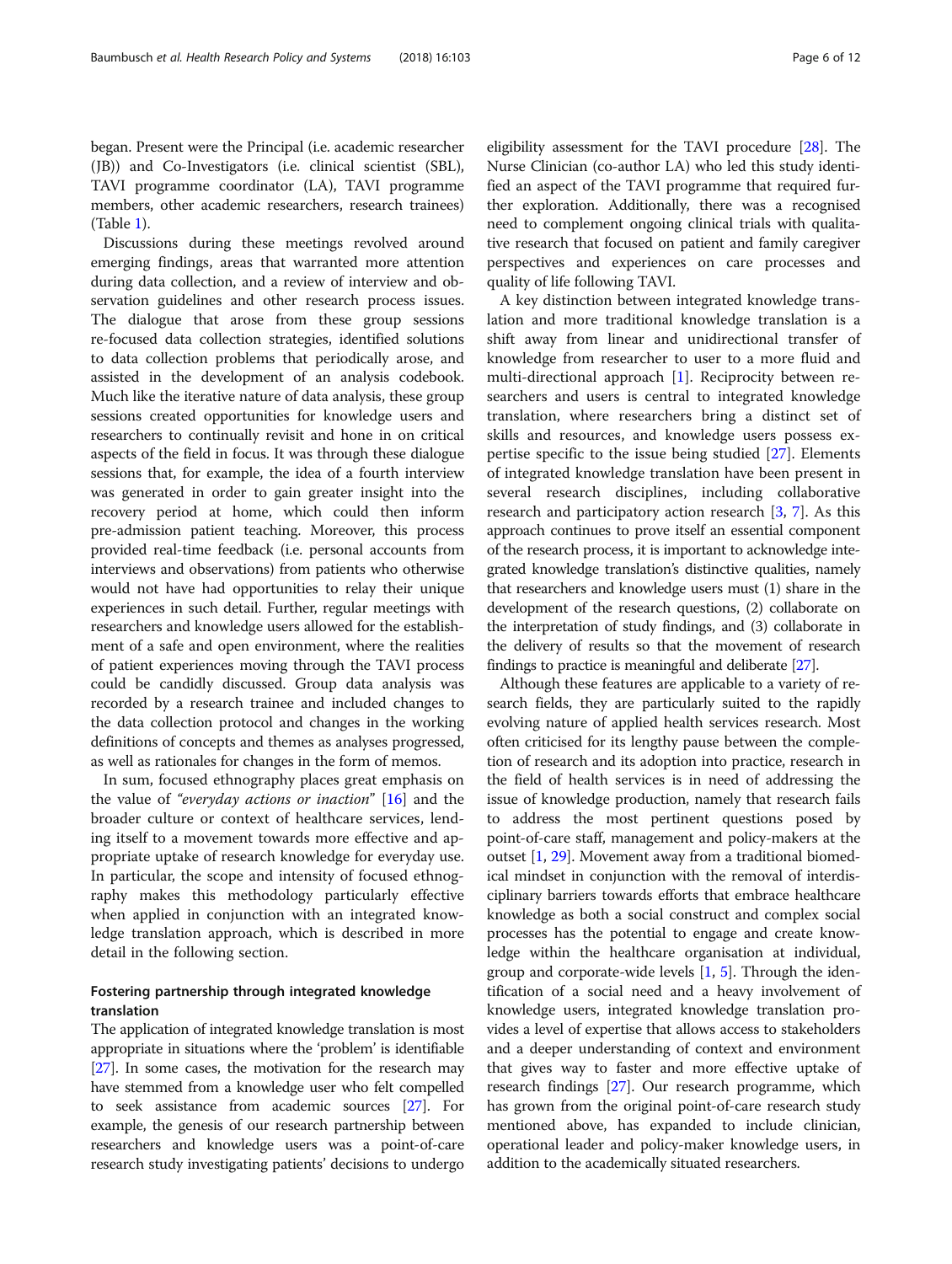## Synergies between focused ethnography and integrated knowledge translation: towards reciprocity

Thus far, we have described how elements of focused ethnography and integrated knowledge translation were enacted in our study. Bowen and Graham [[1](#page-10-0)] identify the poor uptake of research findings as a direct result of insufficient attempts at addressing identified issues by oversimplifying them as clear-cut cause and effect scenarios, when instead they are a complex interplay between individual players and their larger context. As discussed earlier, the integrated knowledge translation approach places great emphasis on understanding context and the potential for integration across frontiers – aspects also reflected in focused ethnography and the starting point for establishing a basis for mutually beneficial relationships between researchers and knowledge users. Therefore, the components of focused ethnography have the ability to attend to issues surrounding knowledge production by gaining a holistic account of the complexity surrounding a phenomenon. As this methodology is inherently iterative, it allows for opportunities to integrate components, such as integrated knowledge translation, into the process [\[1](#page-10-0)]. In this section, we consider the synergies between focused ethnography and integrated knowledge translation (Table 2), making note of the temporality of these complimentary characteristics, whereby one builds upon the other in an effort to move towards the goal of forming a reciprocal relationship between researcher and knowledge user (Fig. [1\)](#page-7-0).

First, inherent to both focused ethnography and integrated knowledge translation, is the need to consider and examine the culture and values of a specific context [[2,](#page-10-0) [5](#page-11-0), [17\]](#page-11-0), which entails engaging with those closest and most familiar with the area of inquiry. In focused ethnography, for example, we employed purposive sampling, which targets participants with a distinct set of knowledge and experiences that can inform the study's investigation [\[16](#page-11-0)]. Dedicated time spent establishing relationships with these participants is also part of focused ethnography, and allows researchers to effectively place themselves in a position to contextualise a phenomenon

within its socio-political realm [\[10](#page-11-0)]. Similarly, intrinsic to integrated knowledge translation is the production of knowledge relevant to users – this is generated in instances where knowledge users feel an affinity towards findings. For our research team to gain a rich understanding (both explicit and tacit aspects) of the patients' experiences throughout the TAVI programme, the researchers simultaneously engaged with patients, their family caregivers and the clinical team in formal (regular meetings, weekly study updates, interviews, participant observations) and informal (conversations during data collection) situations, as is outlined in Table [3.](#page-8-0) This engagement also activated an ongoing examination of the power dynamics among researchers, clinicians, and patients and family caregivers. Difficult or uncomfortable contextual factors that surfaced through this focused ethnography, such as inequities in access with some patients having out-of-pocket expenses to access the procedure site, became more palatable to the knowledge users because they were actively involved in identifying those tensions [\[2](#page-10-0)].

Second, the overall high level of engagement among researchers, participants and knowledge users is another shared feature of integrated knowledge translation initiatives and focused ethnography. The establishment of mutually beneficial relationships – built upon an understanding of context – are essential in ultimately shaping applicability and accessibility of the knowledge generated; this cannot be achieved without a consistent level of communication and collaboration throughout the study between the research team and knowledge users. As is with focused ethnography, discussions around data collection processes, concurrent data analyses and the identification of emerging findings, for example, required weekly communication and input from both researchers and knowledge users in order for ideas, opinions, and issues to be heard and acknowledged. Consistent and considerable time was required in order for ideas and problems to be thoroughly addressed as a collective. A similar level of engagement is also needed

Table 2 Synergistic characteristics of focused ethnography and integrated knowledge translation

| Focused Ethnography                                                                                                                                                                 | Synergies                              | Integrated Knowledge Translation                                                                                                                                                                   |
|-------------------------------------------------------------------------------------------------------------------------------------------------------------------------------------|----------------------------------------|----------------------------------------------------------------------------------------------------------------------------------------------------------------------------------------------------|
| Purposive sampling to target those with contextual knowledge<br>and experience                                                                                                      | $\leftarrow$ CONTEXT $\rightarrow$     | Ongoing collaboration between researchers and knowledge<br>users to produce knowledge relevant to context                                                                                          |
| High level of engagement during data collection and analyses<br>so that knowledge generated is applicable and accessible to<br>knowledge user                                       | $\leftarrow$ ENGAGEMENT $\rightarrow$  | Building relationships with knowledge users from the outset<br>helps to identify gaps in knowledge and services through<br>collective interpretation and contextualisation of research<br>findings |
| Iterative approach allows for flexibility in supporting<br>knowledge user involvement throughout study process,<br>which helps to establish scientific rigour of the study findings | $\leftarrow$ PARTNERSHIP $\rightarrow$ | Hierarchies are flattened between knowledge users and<br>researchers so that most relevant research priorities can<br>be identified                                                                |
| Heavy reliance on participant observations requires careful<br>navigation of intersubjective experiences of the researcher<br>and participant                                       | $\leftarrow$ RECIPROCITY $\rightarrow$ | Mutually beneficial relationships when interpreting and<br>using study data will help to ensure that relationships<br>formed outlast the project itself                                            |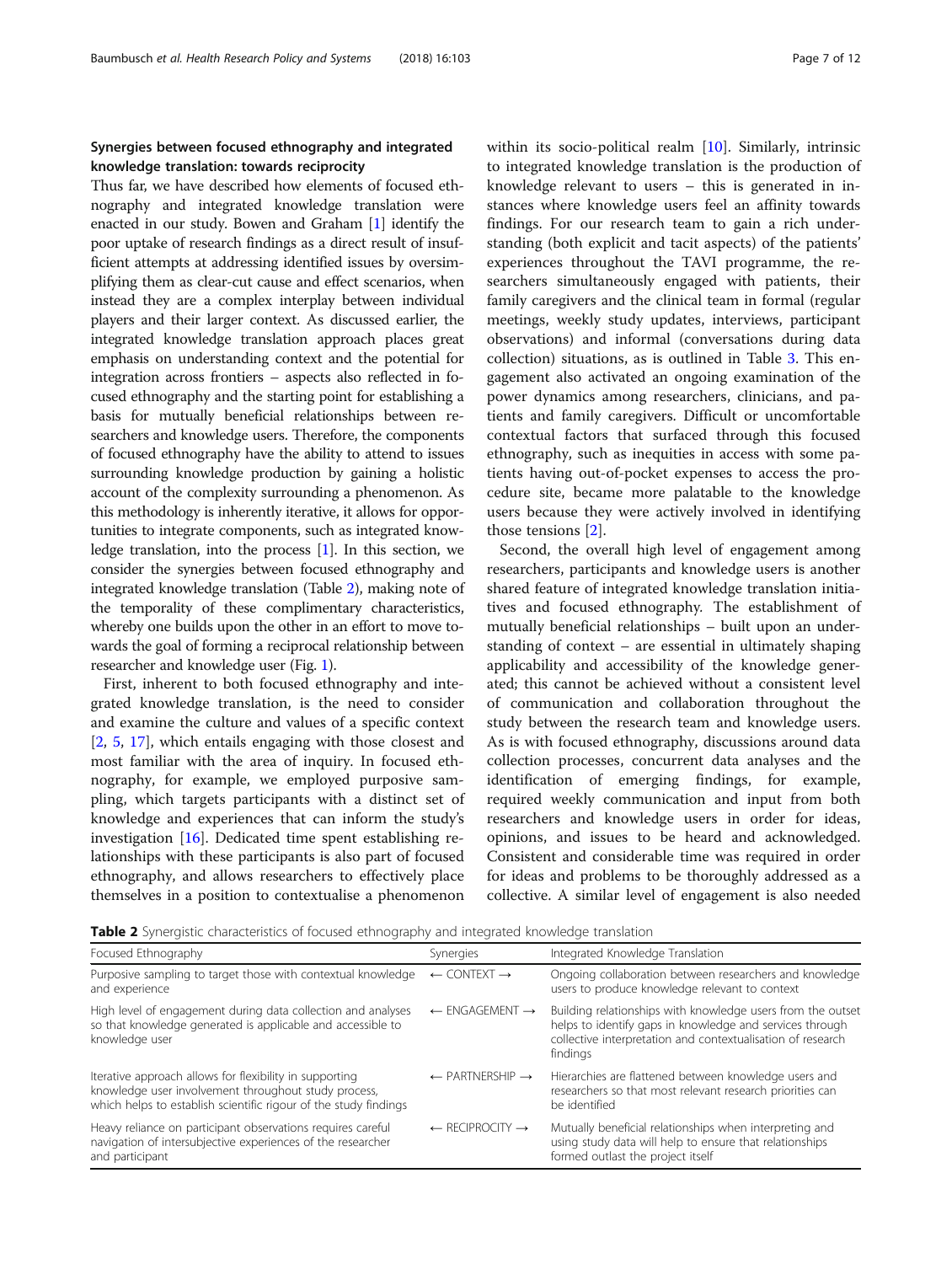<span id="page-7-0"></span>

between the researcher and the study participant when using integrated knowledge translation that requires additional time and energy from both parties. In the case of the study exemplar, some patient participants felt particularly vulnerable due to severe health issues while waiting for/recovering from the cardiac procedure. The research team made every effort to provide emotional and practical support to participants as they each made their transition through the TAVI process, for example, providing directions from the hotel to the hospital for those arriving from out of town, or providing reassurance when discussing fears of dying if something were to happen during the procedure. Time spent understanding participants' experiences and relaying these immediate and intense feelings from participants to the researchers and knowledge users on the team allowed clinicians to respond accordingly, all the while working towards building rapport and trust with study participants.

Third, focused ethnography and integrated knowledge translation are complimentary in that they view the researcher and knowledge user as partners, permitting synergistic iterations that will result in more relevant and practical applications of findings  $[3]$  $[3]$ . The iterative approach that is taken when conducting focused ethnography allows for flexibility in supporting the involvement of multiple key informants and varying sources of knowledge and foreknowledge throughout the study process. Integrated knowledge translation also requires a commitment that precedence be given to concerns identified by knowledge users, where conscious efforts are made to flatten the knowledge hierarchy through the relaxation of restrictive distinctions between researchers and clinicians, knowers and non-knowers [\[2](#page-10-0)]. As mentioned earlier, this process of forming partnerships begins at the outset of a research study, yet it cannot be fully realised without an in-depth appreciation for the influence of the study context, as well as consistent contact and engagement between researchers and knowledge users. The study team worked with knowledge users to identify gaps within the literature, practice and policy that affected the delivery and receipt of care of their specific patient population, which then led to the development of relevant research questions and framing of the study. Knowledge users played critical roles during the data collection and analysis phases, where they regularly met with the researchers to reflect on data collection strategies and check, confirm, and reject findings that emerged from the data. Knowledge users also provided on-site support to data collectors, and providing mentorship and training in the clinical setting. Qualitative research relies on several methods to establish rigour or "trustworthiness" (e.g. credibility, reflexivity, reciprocity, voice, praxis) [[30\]](#page-11-0), each one engaging the researcher in a dialogue about their relationship with participants and context, to ensure that findings are accurately portrayed and honour participants' voices and realities [[31\]](#page-11-0).

Promoting equal partnerships and establishing continuous dialogue between the researcher and knowledge user gives way to a fourth synergy – reciprocity – essential in undertakings of a participatory nature (i.e. integrated knowledge translation and focused ethnography) and an exercise of trustworthiness. Put simply, reciprocity is an "exchange between social equals" [\[32\]](#page-11-0), with the expectation of return – a moral weight – that is only relieved when the exchange has been met [\[33\]](#page-11-0). Given the highly hierarchical nature of both the healthcare system and academic institutions, working towards "egalitarian reciprocity" [[34](#page-11-0)] is a complex endeavour and requires active reflexivity about the dynamics of relationships and negotiations of power through the understanding of context, time spent in consistent engagement and the formation of productive partnerships. It is difficult, sometimes, to articulate what elements are involved in reciprocity and how one concerns oneself with what should be given and received, and by whom [\[35\]](#page-11-0). Harrison et al. [\[35\]](#page-11-0) offer rapport, safety, honouring and obligation as issues included in the give-and-take of this research approach. When combining focused ethnography and inte-grated knowledge translation, the "dualism" Doane et al. [[2](#page-10-0)] refer to when discussing 'knowledge' versus 'practice' expands to include the 'experience' (patients) of those affected by 'knowledge' (researchers) and '*practice*' (clinicians). Because focused ethnography is heavily reliant on participant observations, the intersubjective experiences of patient–researcher–knowledge user created in integrated knowledge translation initiatives requires careful consideration when interpreting and using data in order to honour this joint creation of knowledge and insight. Reciprocity in this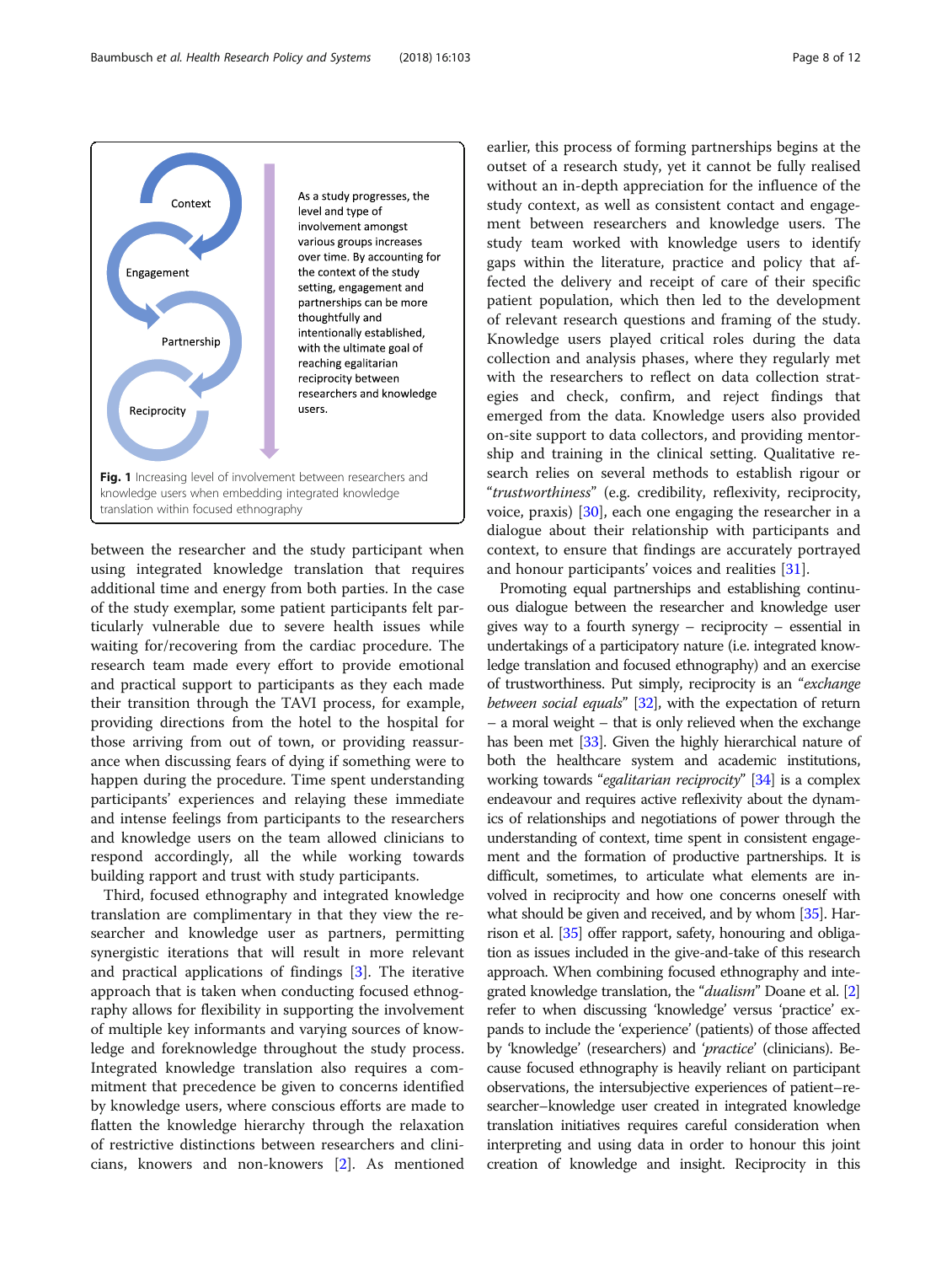| IKT and FE Synergy                           | Component                                                        | <b>Papie 3</b> Focuscul cumoqraphy (FE) and integrated miowicage translation (intr) syncropes chaeted<br>Point in Research Process | Groups<br>Involved    | Enactment                                                                                                                                                                                                                                                                                                                                                                                                                                                                                                                                                                                                                                                                                                                                                                                                                                                                             |
|----------------------------------------------|------------------------------------------------------------------|------------------------------------------------------------------------------------------------------------------------------------|-----------------------|---------------------------------------------------------------------------------------------------------------------------------------------------------------------------------------------------------------------------------------------------------------------------------------------------------------------------------------------------------------------------------------------------------------------------------------------------------------------------------------------------------------------------------------------------------------------------------------------------------------------------------------------------------------------------------------------------------------------------------------------------------------------------------------------------------------------------------------------------------------------------------------|
| Accounting for context 1. Purposive sampling | of participants                                                  | Immediately before and during<br>data collection                                                                                   | RT, KUs               | Purposive sampling strategy requires the RT and<br>KUs to work closely together at the outset of the<br>study in order to suffice inclusion/exclusion criteria,<br>as well as to identify those who have unique<br>knowledge and experience relevant to the study's<br>investigation<br>RT and KUs communicated via weekly study<br>update emails (i.e. recruitment status and data<br>collected), bi-monthly in-person clinic meetings<br>to identify new TAVI PPs for purposive sampling,<br>and semi-annual in-person meetings held at<br>research institute to strategise data collection<br>based on aggregated PP characteristics                                                                                                                                                                                                                                               |
|                                              | 2. Simultaneous<br>relationship building                         | Throughout data collection<br>and analyses                                                                                         | RT, KUs,<br>PPs, FCGs | Simultaneous relationship building between the<br>RT with KUs, PPs and FCGs allowed for in-depth<br>understanding of multiple perspectives within this<br>setting<br>RT gained new insights about the complexity and<br>intersectionality within this context by<br>concurrently engaging with PPs and FCGs<br>(observations and interviews over the course of<br>PP treatment), and positioning these experiences<br>against the health service realities faced by KUs<br>Bi-monthly in-person clinic meetings, data analyses<br>and semi-annual in-person meetings between RT<br>and KUs permitted the time and collective<br>agreement about arising issues that were then<br>contextualised                                                                                                                                                                                       |
| High level of<br>engagement                  | 3. Consistent and<br>frequent contact<br>with various groups     | Prior to participant recruitment<br>and throughout data collection,<br>analyses, and dissemination and<br>uptake offindings        | RT, KUs,<br>PPs, FCGs | Consistent level of communication throughout the<br>study is required in order to form meaningful<br>working partnerships, which then shape the<br>applicability and acceptability of research findings<br>RT were in weekly contact with KUs in order for<br>decisions to be made collectively around PP and<br>FCG recruitment, processes around data collection<br>by the RT, data analyses, and uptake of key<br>findings into clinic processes meant to support<br>PPs and FCGs in their experiences Similarly, the<br>RT provided additional informational and<br>emotional support to those PPs and FCGs who<br>found the TAVI experience particularly challenging<br>(i.e. additional time to discuss concerns during<br>interviews, development PP informational<br>pamphlet)<br>Regular meetings meant that these issues were<br>acknowledged and accounted for immediately |
| Establishing<br>partnerships                 | 4. Effort to flatten<br>knowledge hierarchy                      | Power dynamics acknowledged and RT, KUs<br>addressed prior to and throughout<br>study processes                                    |                       | RT and KUs worked to relax restrictive distinctions<br>between researchers and clinicians through<br>continuous engagement in order to establish and<br>maintain a productive partnership<br>KUs identified gaps in literature and practice to<br>help form relevant research questions Precedent<br>was given to KUs around decisions pertaining to<br>on-going study processes during weekly and<br>bi-weekly meetings<br>All data generated was made accessible to KUs<br>(once cleaned for personal identifiers) Mentorship<br>of KUs to RT (i.e. research trainees) through<br>sharing of specialised knowledge and skills<br>relevant to clinical settings during data collection                                                                                                                                                                                               |
| Striving for reciprocity                     | 5. Acknowledging<br>give and take during<br>the research process | Throughout study processes<br>and beyond conclusion of study                                                                       | RT, KUs,<br>PPs, FCGs | Shared decision-making around all aspects of the<br>research process Continuing to develop further<br>studies and a programme of research based on<br>partnership between researchers and KUs                                                                                                                                                                                                                                                                                                                                                                                                                                                                                                                                                                                                                                                                                         |

<span id="page-8-0"></span>Table 3 Focused ethnography (FE) and integrated knowledge translation (IKT) synergies enacted

RT research team, KU knowledge user, PP patient participant, FCG family caregiver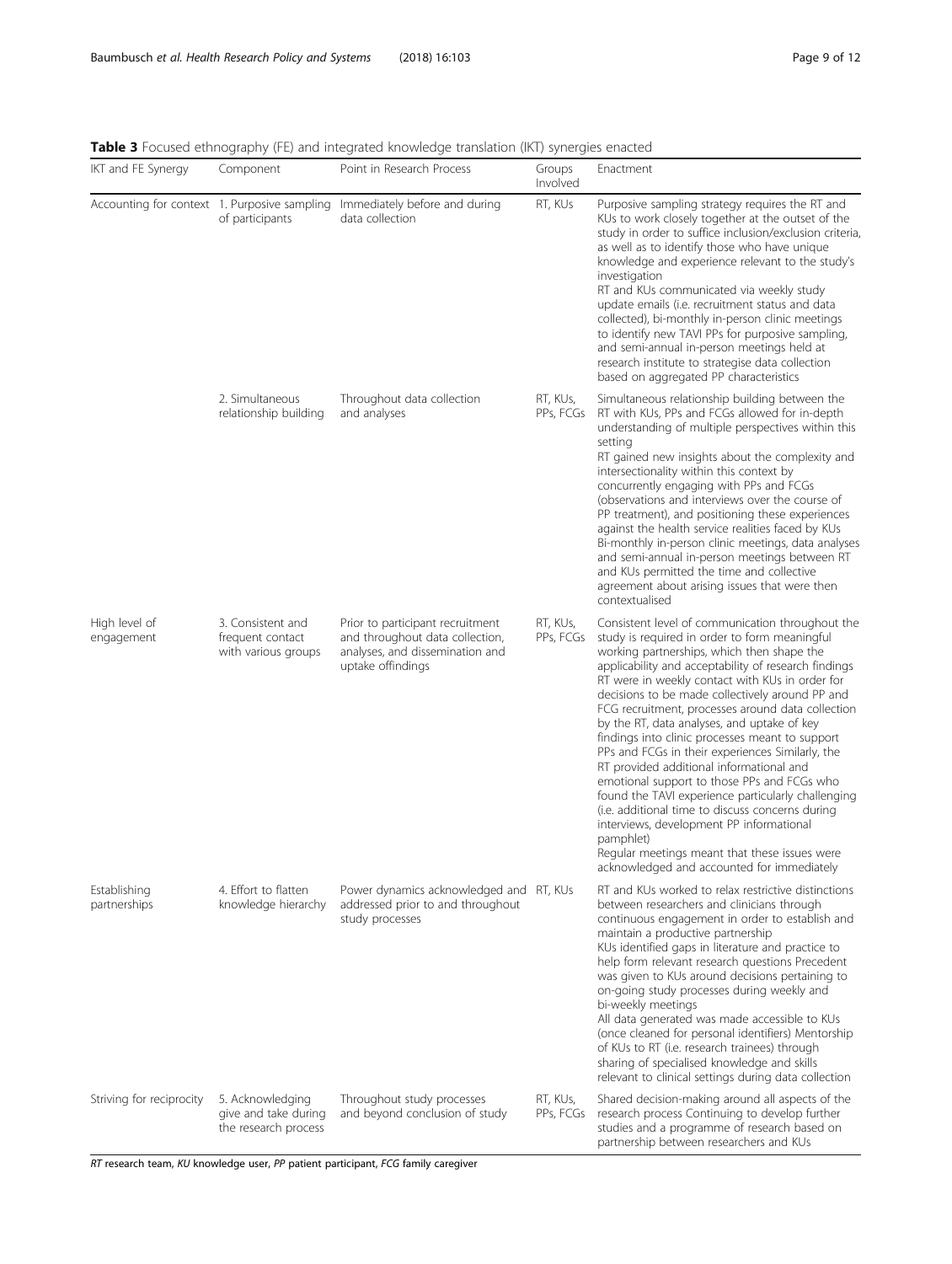context, then, entails the building of a collective perspective based on a mutually beneficial process, with the intention that relationships formed will outlast the project itself [\[3,](#page-10-0) [4\]](#page-10-0). For example, there were several patient participants and their families  $(n = 7)$  who continued their relationship with the researchers and knowledge users by participating in a 1-year follow-up TAVI study. In addition, academics and clinicians worked towards egalitarian reciprocity, as such being sensitive to 'home soil' and ensuring that in-person meetings alternated between hospital and university settings. Moreover, the research team worked to engage and honour each other's perspectives and ideas through practical acts such as clinicians requesting the addition of a new data collection tool or academics offering suggestions to further modify an interview guide. In essence, it is through previous synergistic components (as detailed in Table [3](#page-8-0)) that such groups engaged in this collaborative research model may move closer towards reaching egalitarian reciprocity.

## **Discussion**

By intentionally weaving integrated knowledge translation within a focused ethnography, we have identified several synergies that could help advance the uptake of knowledge in applied health services research. Through this process, we have identified particular strengths as well as challenges in this approach, which are discussed later in this section. At a time where evidence-informed practice and standardisation of care is emphasised, blending qualitative methods with integrated knowledge translation allows for the integration of the individual patient's perspective in care processes. Additionally, with an increasing focus on patient and family engagement [[36\]](#page-11-0), this approach to research ensures the integration of insights from patients and families in the actual generation of new knowledge that can form the foundation for the creation of health service delivery. While patients and their family caregivers were not formal knowledge users in this context, they were certainly considered key stakeholders, and their feedback was considered critical to the production of relevant and meaningful findings.

Our experiences add novel insights into both focused ethnography and integrated knowledge translation. First, little attention has been given to the unique aspects of rigour for focused ethnography methodology, which has often been considered comparable to other types of ethnography [\[16](#page-11-0), [25](#page-11-0)]. In our research programme it is clear that reciprocity is an important aspect of rigour, not only in focused ethnography but also in integrated knowledge translation, where the triangulation of perspectives makes research findings more meaningful and applicable [[37\]](#page-11-0). Second, our experiences offer an innovative and feasible way in which researchers can embed integrated knowledge translation initiatives into qualitative research

designs. As knowledge translation efforts have long emphasised end-of-grant-oriented initiatives, health services researchers and knowledge translation experts are seeking ways in which to incorporate integrated knowledge translation components into traditional research designs. This recognises that these blended models are distinct from other collaborative research approaches, while being best suited to answer the research question [[38](#page-11-0)]. In this way, our study exemplar offers a unique typology of integrated knowledge translation models that can be carried out in health services research, and helps to fill a theoretical gap that exists around this emerging research approach [[10](#page-11-0), [38](#page-11-0)].

Intentionally embedding integrated knowledge translation in fluid qualitative methodologies like focused ethnography has several strengths. The intensive data collection of focused ethnography, along with concurrent data analysis, allows for real-time application in care processes. In terms of relationships, the high level of engagement of knowledge users in this approach means that they are invested in applying the study outcomes. The close relationships between academia and practice in this research programme have led to a series of funded studies to examine the perspectives of patients and family caregivers. We acknowledge that a long-term relationship between clinicians and researchers was foundational to the success of this study. As described in Baumbusch et al. [\[7](#page-11-0)], a collaborative approach to integrated knowledge translation requires a high level of commitment from both researchers and clinicians and that there are often 'champions' in each group who are central to this approach. In our situation, this study was a secondary study within a research programme, and therefore the relationships were already established. We were also fortunate that there was no turnover of clinicians during the course of the study. To sustain these relationships, researchers and clinicians need to regularly meet even during times when there are no active studies in order to discuss potential research questions and consider the next steps in the research programme. Such relationships do not have to be high cost, they rely on less formal, but critical, ongoing activities (e.g. going for coffee, 'checking in' regularly by email). For our team, integrated knowledge translation is not limited to a single study, but is a sustained partnership over a series of studies that build upon each other.

In terms of qualitative methodologies, there is opportunity for research teams to further develop integrated knowledge translation models, which are needed in the implementation science literature [\[10\]](#page-11-0). Moreover, as focused ethnographies work to link the micro to the macro, they accompany the evolution of integrated knowledge translation towards its third generation, which takes a "system-level approach" with the intention to accommodate non-linear features of healthcare [\[2\]](#page-10-0).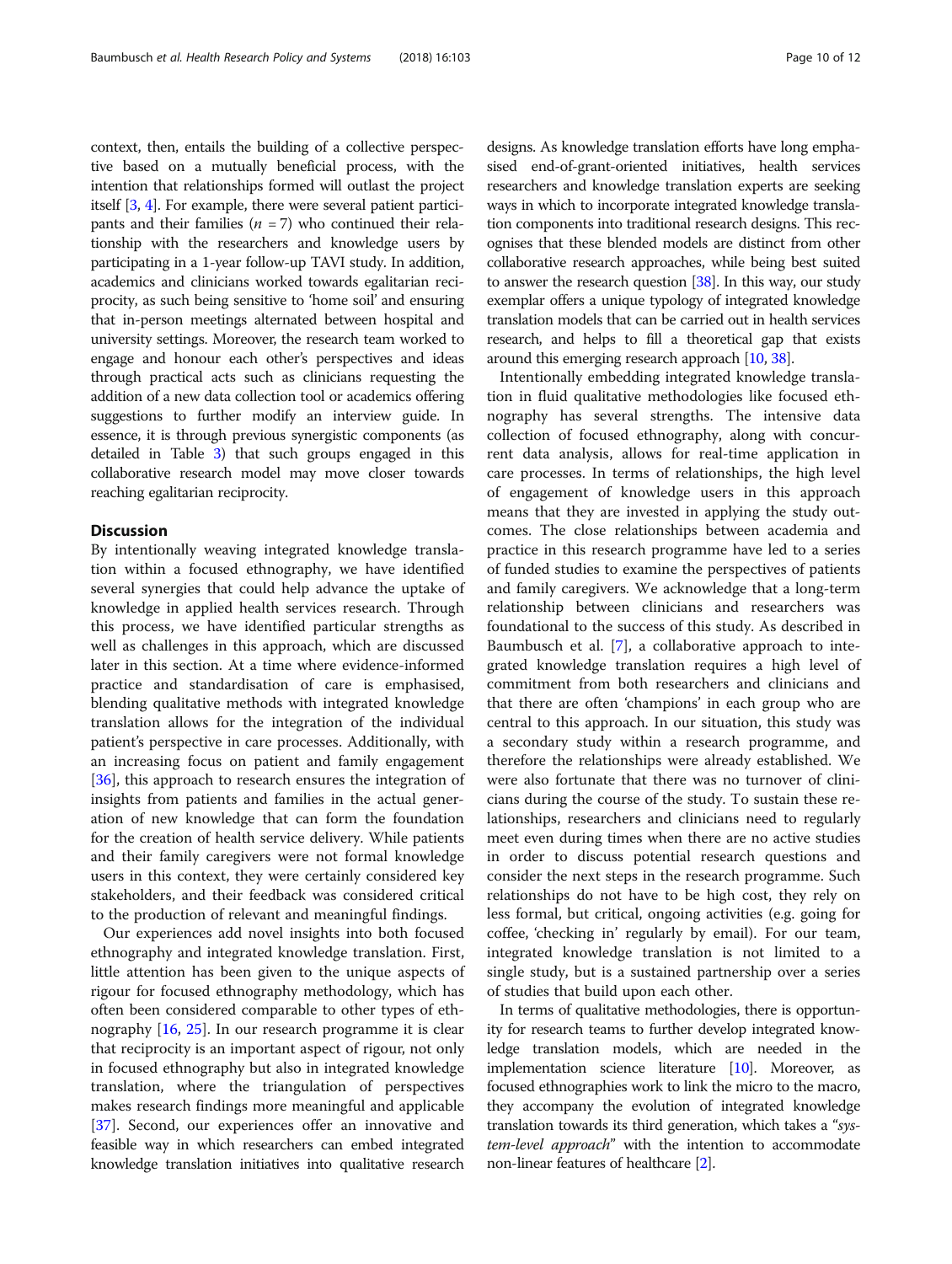<span id="page-10-0"></span>There are also potential limitations and challenges in this approach. In our experience, integrated knowledge translation is highly relational, and therefore consistency in research staffing is important. Over the course of the study there were six research trainees who assisted with data collection and had contact with study participants, knowledge users and researchers. While each brought a valued perspective to the study, they also required training to manage the intensive data collection in a complex clinical setting, and establish relationships with study participants and knowledge users. Trainee turnover also highlights the need for researchers to be highly engaged and in regular contact with knowledge users and to not rely on research staff to maintain these relationships. While trainee turnover was somewhat disruptive to the research process itself, turnover did not impact study participants as trainees were asked to 'follow through' with those participants with whom they had first contacted. Because recruitment took place over the course of a year, it was possible for newer trainees to connect with new participants, thus avoiding the issue of participants having to interact with several different trainees. There are also additional requirements when integrated knowledge translation is embedded in an ongoing study such as research staff time to form partnerships with knowledge users, engaging in on-going knowledge translation activities, and travel for face-to-face meetings. When applying for grants, these activities must be considered as central to the success of the research in order to obtain funding [[39\]](#page-11-0). Knowledge users also needed to balance their involvement in the research process with their regular clinical responsibilities. While we tried to organise meetings around their convenience, in the busy context of healthcare, it was difficult and demanding at times for them to maintain a high level of engagement. Lastly, in the study described in this paper, we did not include patients and family caregivers are core knowledge user team members. With increasing focus on patient- and family-oriented research, their presence should be integral on our team.

## Conclusions

In conclusion, qualitative methodologies, such as focused ethnography, can and should be conducted in concert with integrated knowledge translation. The development of innovative methodologies that bridge traditional qualitative approaches with integrated knowledge translation are needed to address current healthcare challenges and ensure the continued relevance of qualitative research in the healthcare sector. Moreover, in a rapidly changing context of health services, a dual approach can be responsive to examining health innovations and translating emerging knowledge in real time to support evidence-informed care. The shared language created by the synergies between focused ethnography and integrated knowledge translation allowed our team, comprised of researchers and knowledge users, to pursue a common aim of improving care processes for frail, older adults.

#### Abbreviations

TAVI: transcatheter aortic valve implantation

#### Acknowledgements

This paper was commissioned by the Integrated Knowledge Translation Network, which brings together knowledge users and researchers to advance the science and practice of integrated knowledge translation and train the next generation of integrated knowledge translation researchers. Honorariums were provided for completed papers. The Integrated Knowledge Translation Network is funded by a Canadian Institutes of Health Research Foundation Grant (FDN #143247).

#### Funding

An honorarium was received for submitting this paper to a call for concept papers issued by the Integrated Knowledge Translation Research Network (CIHR FDN #143237).

#### Authors' contributions

JB and SW wrote the first draft of this paper. All authors contributed to the conceptualisation of the paper and provided substantive editorial feedback on the final version. All authors read and approved the final manuscript.

## Ethics approval and consent to participate

The study exemplar discussed in this article received ethical approval by the University of British Columbia, Providence Health Care, and University of Northern British Columbia, and all participants provided written informed consent to participate.

#### Consent for publication

All participants gave consent for publication at the time when written informed consent was obtained.

#### Competing interests

The authors declare that they have no competing interests.

## Publisher's Note

Springer Nature remains neutral with regard to jurisdictional claims in published maps and institutional affiliations.

#### Author details

<sup>1</sup>School of Nursing, University of British Columbia, T201 - 2211 Wesbrook Mall, Vancouver, BC V6T 2B5, Canada. <sup>2</sup>Department of Kinesiology, University of Waterloo, 200 University Avenue West, Waterloo, ON N2L 3G1, Canada. <sup>3</sup> St. Paul's Hospital, 1081 Burrard Street, Vancouver, BC V6Z1Y6, Canada.<br><sup>4</sup> School of Nursing University of Northern British Columbia, 3333 Unive <sup>4</sup>School of Nursing, University of Northern British Columbia, 3333 University Way, Prince George, BC V2N4Z9, Canada.

## Received: 14 June 2018 Accepted: 2 October 2018 Published online: 03 November 2018

## References

- 1. Bowen S, Graham ID. Integrated knowledge translation. In: Straus S, Tetroe J, Graham ID, editors. Knowledge Translation in Health Care: Moving Evidence to Practice. London: Wiley; 2013. p. 14–23.
- 2. Doane GH, Reimer-Kirkham S, Antifeau E, Stajduhar K. (Re)theorizing integrated knowledge translation: a heuristic for knowledge-as-action. Adv Nurs Sci. 2015;38:175–86.
- 3. Canadian Institute of Health Research. Guide to Knowledge Translation Planning at CIHR: Integrated and End-of-grant Approaches. 2012. [http://](http://www.cihr-irsc.gc.ca/e/documents/kt_lm_ktplan-en.pdf) [www.cihr-irsc.gc.ca/e/documents/knowledge translation\\_lm\\_knowledge](http://www.cihr-irsc.gc.ca/e/documents/kt_lm_ktplan-en.pdf) [translationplan-en.pdf.](http://www.cihr-irsc.gc.ca/e/documents/kt_lm_ktplan-en.pdf) Accessed 15 Mar 2015.
- 4. Kothari A, Wathen N. A critical second look at integrated knowledge translation. Health Policy. 2013;109:187–91.